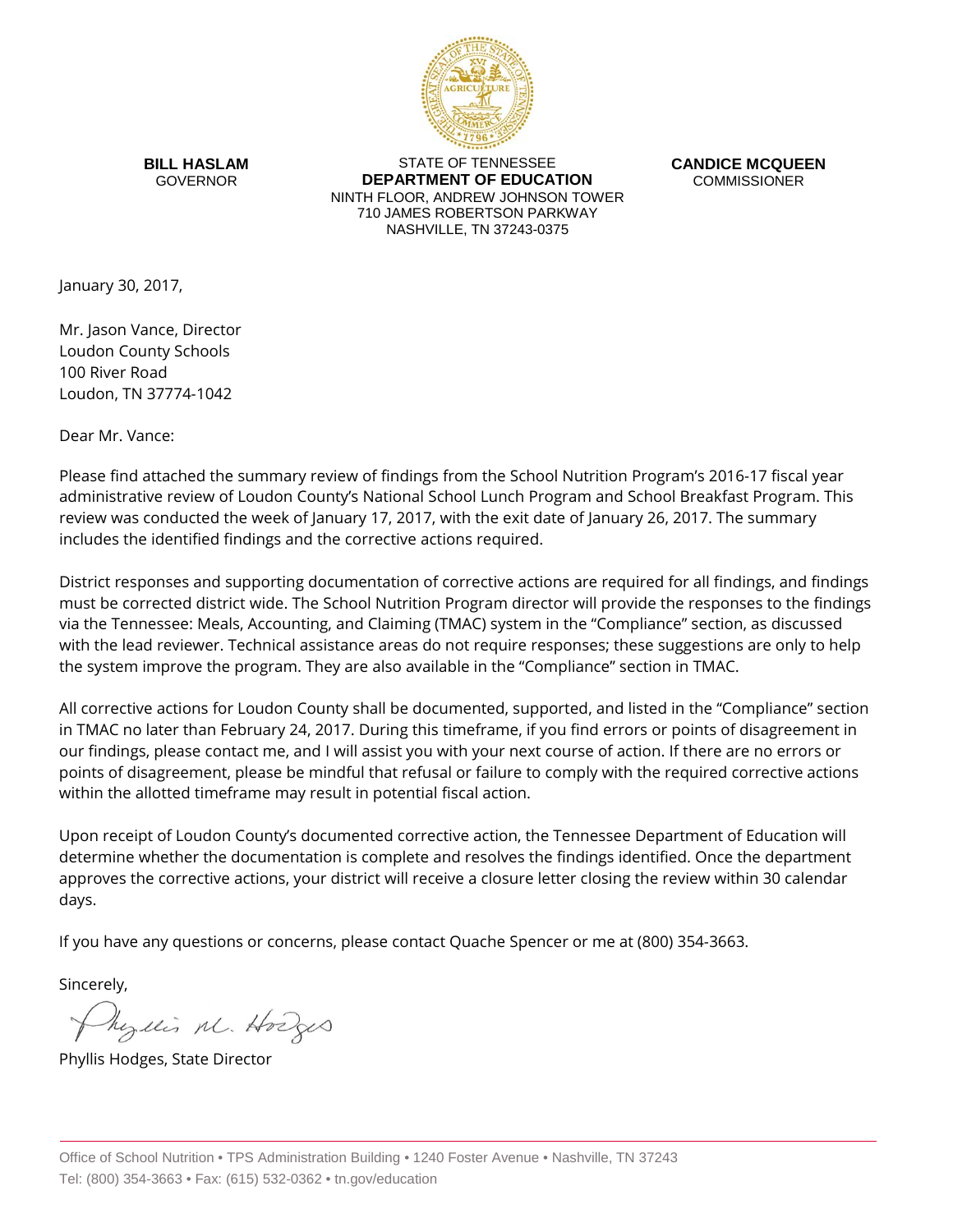

# **Loudon County (530) Review ID: 1161**

## **Exit Conference Date: 1/26/2017**

Review Year: 2017

Month of Review:

Lead Reviewer: Leslea Colquitt

|      | <b>Findings</b> |                            |                                   |
|------|-----------------|----------------------------|-----------------------------------|
| Area |                 | <b>Finding Description</b> | <b>Required Corrective Action</b> |

#### **SFA - Level Findings**

| $100 -$<br>Certification<br>and Benefit<br>Issuance | $V - 0100$ | There were errors in<br>application processing.<br>Two applications were<br>processed incorrectly.<br>One was free, correct<br>benefit is reduced. The<br>other application was<br>free, correct benefit is<br>denied.              | Correct the applications, update<br>the benefit issuance document<br>and send adverse action letters<br>to the families.<br>Upload documentation to<br>demonstrate compliance                    |
|-----------------------------------------------------|------------|-------------------------------------------------------------------------------------------------------------------------------------------------------------------------------------------------------------------------------------|--------------------------------------------------------------------------------------------------------------------------------------------------------------------------------------------------|
| $1500 -$<br>Reporting and<br>Recordkeeping          | $V-1500$   | Two denied<br>applications that were<br>selected that did not<br>have the original<br>denial letter sent to<br>household. The<br>electronic system does<br>not maintain copies<br>and records of original<br>date for letters sent. | Maintain copies of denial letters<br>sent to household.<br>Upload copy of recent denial<br>letter sent to household.<br>Respond with action to be<br>taken to ensure denial letters<br>are kept. |
| Resource<br>Management<br>Comprehensive<br>Review   | V-RMCRF    | Adult prices for SY 15-<br>16 were not high<br>enough. Breakfast was<br>1.25 and lunch was<br>2.50.                                                                                                                                 | Raise adult meal prices as<br>outlined in FNS Instruction 782-<br>5 Rev. 1.<br>Upload minutes from board<br>meeting showing approval for<br>raising prices.                                      |

#### **Site - Level Findings: Fort Loudoun Middle (0018)**